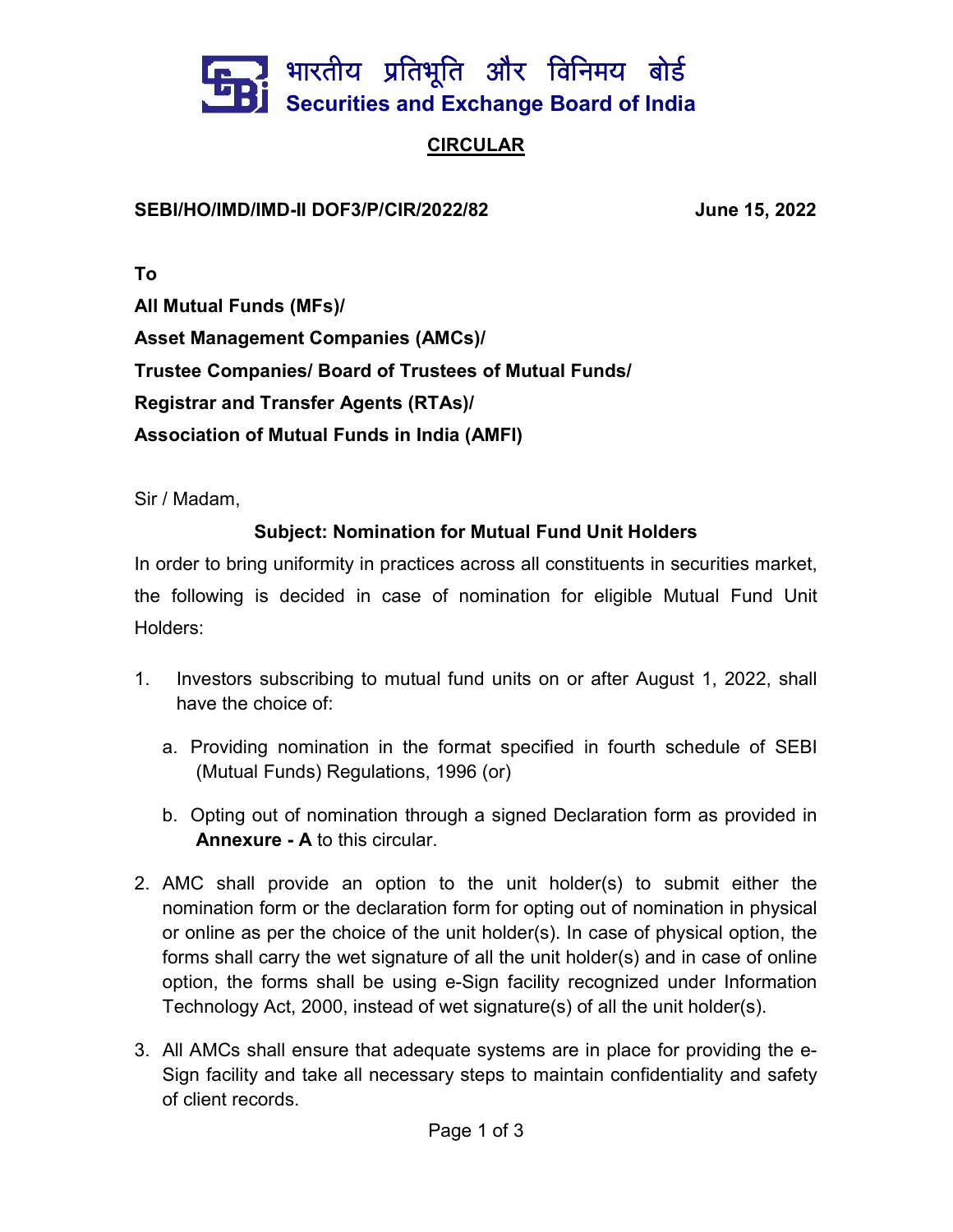

- 4. All the AMCs are advised to set deadline as March 31, 2023 for nomination / opting out of nomination for all the existing individual unit holder(s) holding mutual fund units either solely or jointly as mentioned at para 1 above, failing which the folios shall be frozen for debits.
- 5. This circular is issued in exercise of the powers conferred under Section 11 (1) of the Securities and Exchange Board of India Act, 1992, read with the provision of Regulation 77 of SEBI (Mutual Funds) Regulations, 1996 to protect the interests of investors in securities and to promote the development of, and to regulate the securities market.
- 6. This circular is available on SEBI website at www.sebi.gov.in.

Yours faithfully,

Bithin Mahanta General Manager Tel no.: 022-26449634 Email: bithinm@sebi.gov.in